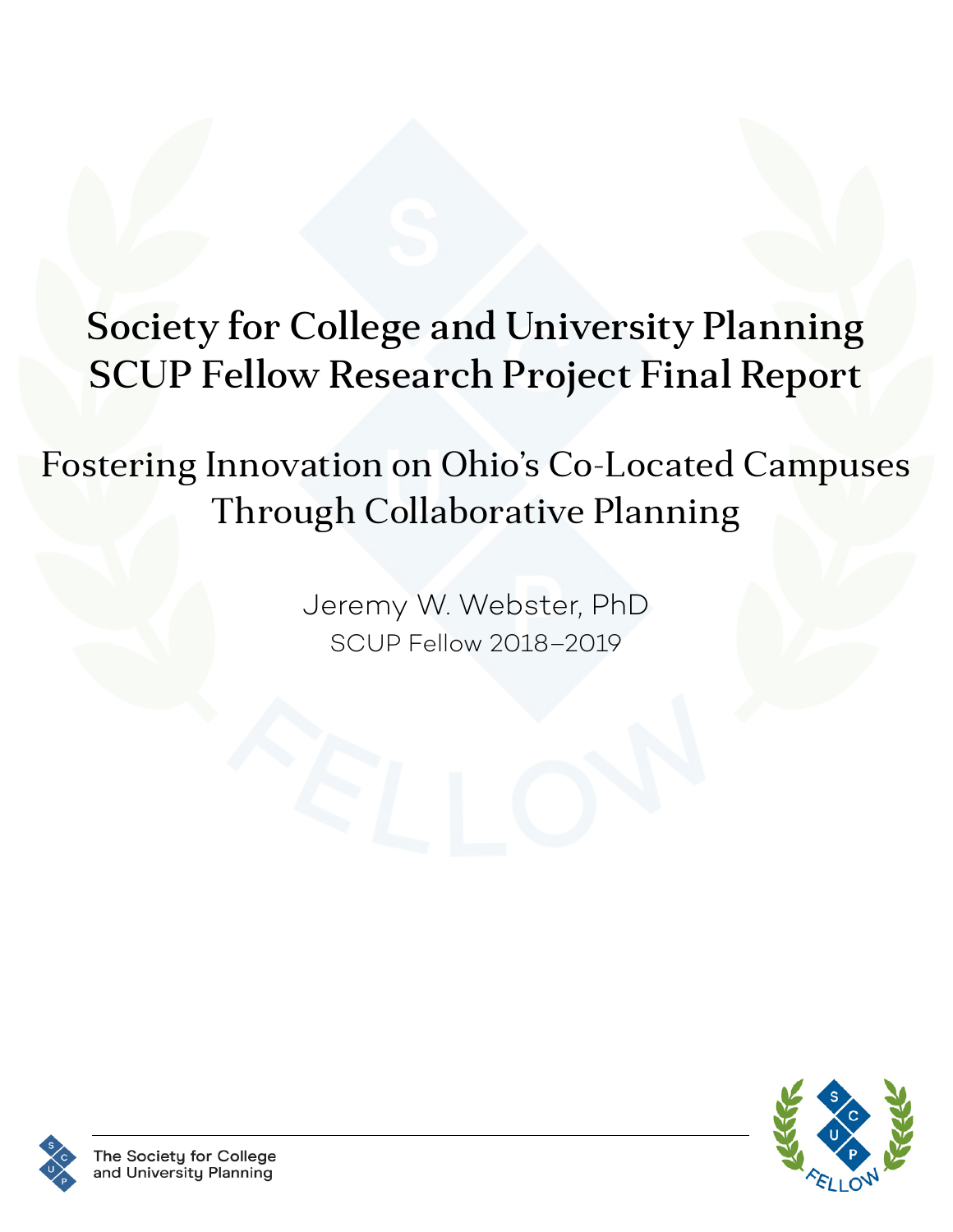### Society for College and University Planning SCUP Fellow Research Project Final Report

### Fostering Innovation on Ohio's Co-Located Campuses Through Collaborative Planning

Jeremy W. Webster, PhD, 2018–2019 Fellow Society for College and University Planning www.scup.org © 2020 by the Society for College and University Planning All rights reserved. Published 2020

### ABOUT THE SOCIETY FOR COLLEGE AND UNIVERSITY PLANNING (SCUP)

At SCUP, we believe that by uniting higher education leaders, we can meet the rapid pace of change and competition, advancing each institution as it shapes and defines its future. Through connection, learning, and expanded conversation, we help create integrated planning solutions that will unleash the promise and potential of higher education.

Our community includes colleges and universities (two-year, four-year, liberal arts, doctoral-granting research institutions, public, private, for-profit, and private sector). Individuals we serve include planning leaders with institution-wide responsibilities, such as presidents, provosts, and other senior roles, to those who are in the trenches, such as chairs, directors, and managers.

#### WHAT IS INTEGRATED PLANNING?

Integrated planning is a sustainable approach to planning that builds relationships, aligns the organization, and emphasizes preparedness for change.



i

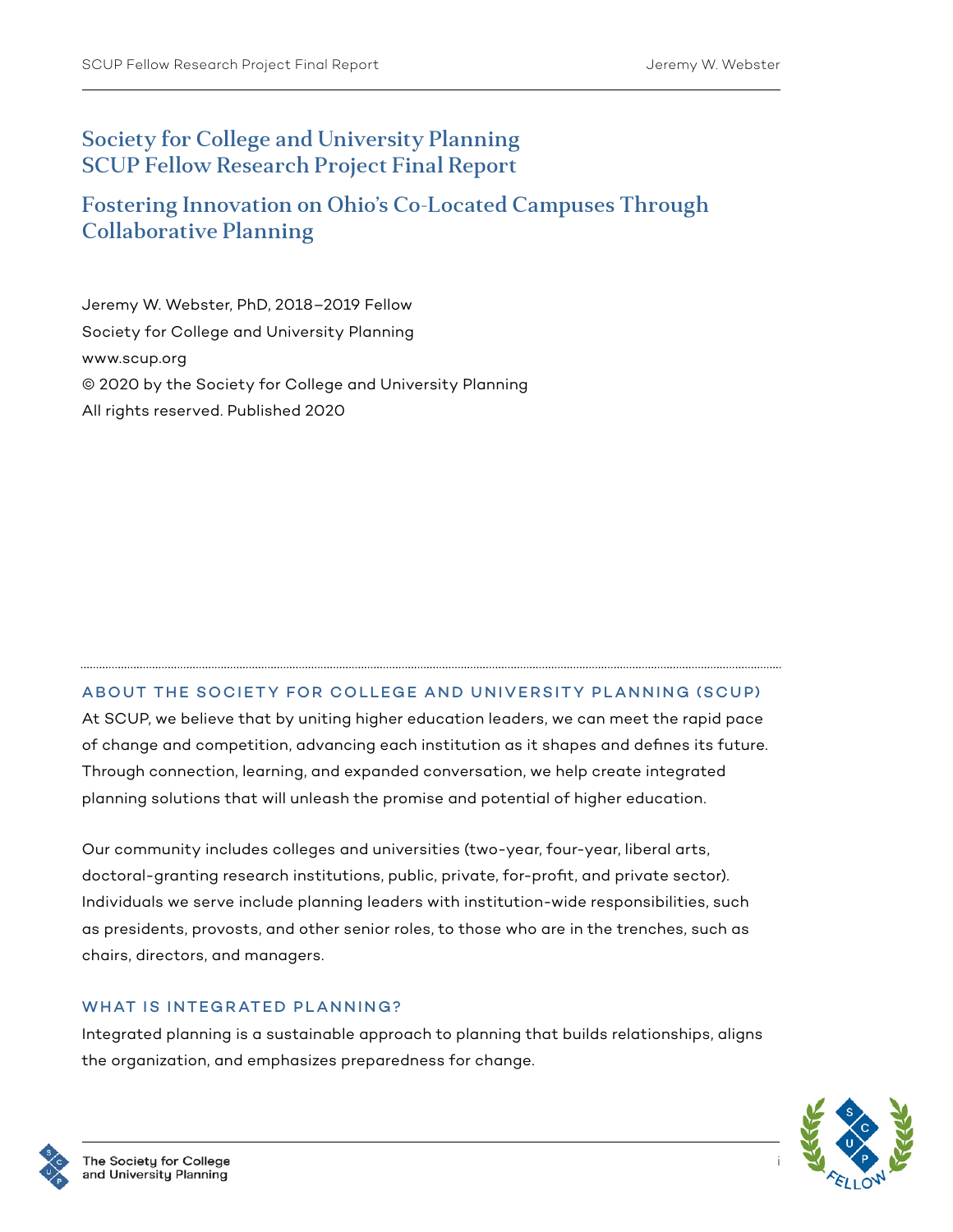# Table of Contents

| HOW DID YOU APPROACH AND CARRY OUT YOUR RESEARCH PROJECT?  4  |
|---------------------------------------------------------------|
| WHAT SPECIFICALLY DID YOU LEARN FROM YOUR RESEARCH THAT OTHER |
|                                                               |
|                                                               |
| HOW DID THE SCUP FELLOWS EXPERIENCE IMPACT YOU PERSONALLY? 11 |
|                                                               |

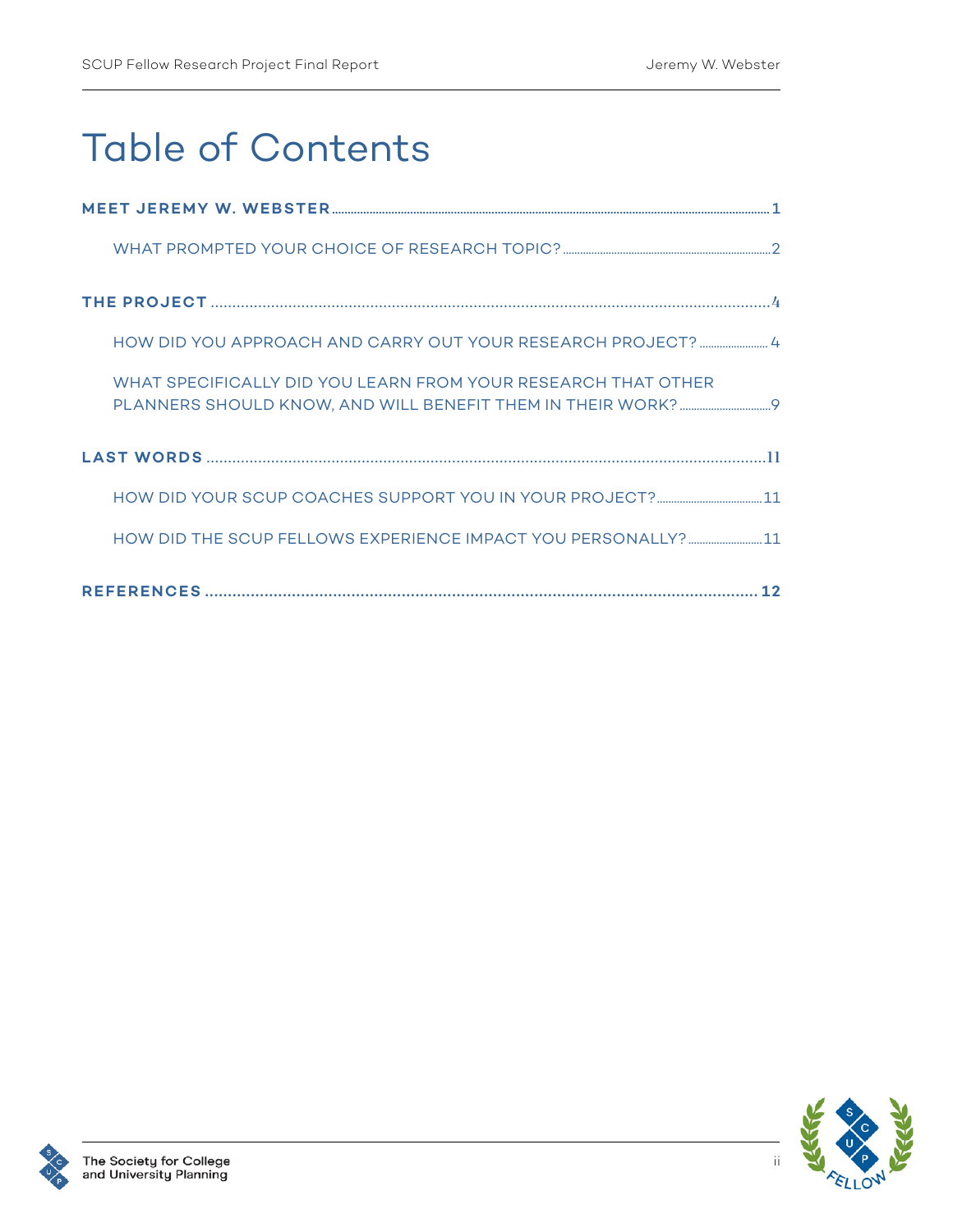## Society for College and University Planning SCUP Fellow Research Project Final Report

## Fostering Innovation on Ohio's Co-Located Campuses Through Collaborative Planning

Jeremy W. Webster, PhD, SCUP Fellow 2018–2019

## MEET JEREMY W. WEBSTER



Jeremy Webster, PhD, is dean of Ohio University's Zanesville campus. As dean, he is responsible for leading all aspects of campus operations, including academic programming, student services, facilities, and budget. Previously, Webster was dean of Ohio University's Honors Tutorial College (HTC). In that role, he supervised the college's 35 tutorial programs, which are modeled after the Oxford-Cambridge tutorial method of instruction, the Cutler Scholars Program, and the Office of Nationally Competitive Awards. Before becoming dean of HTC in 2009, he was an associate professor of English. He is the author of *Performing Libertinism in Charles II's Court: Politics, Drama, Sexuality* (Palgrave 2005) and has published articles on various aspects of masculinity and politics in seventeenth- and eighteenth-century British literature.

Webster was a first-generation college student, and graduated summa cum laude from Texas A&M University (TAMU) with a BA in history. Subsequently, he earned an MA in English from TAMU and a PhD in English from the University of Tennessee at Knoxville. In 2015-2016, Webster was a fellow of the American Council on Education (ACE), one of the premier higher education leadership programs to prepare senior leaders to serve American colleges and universities.



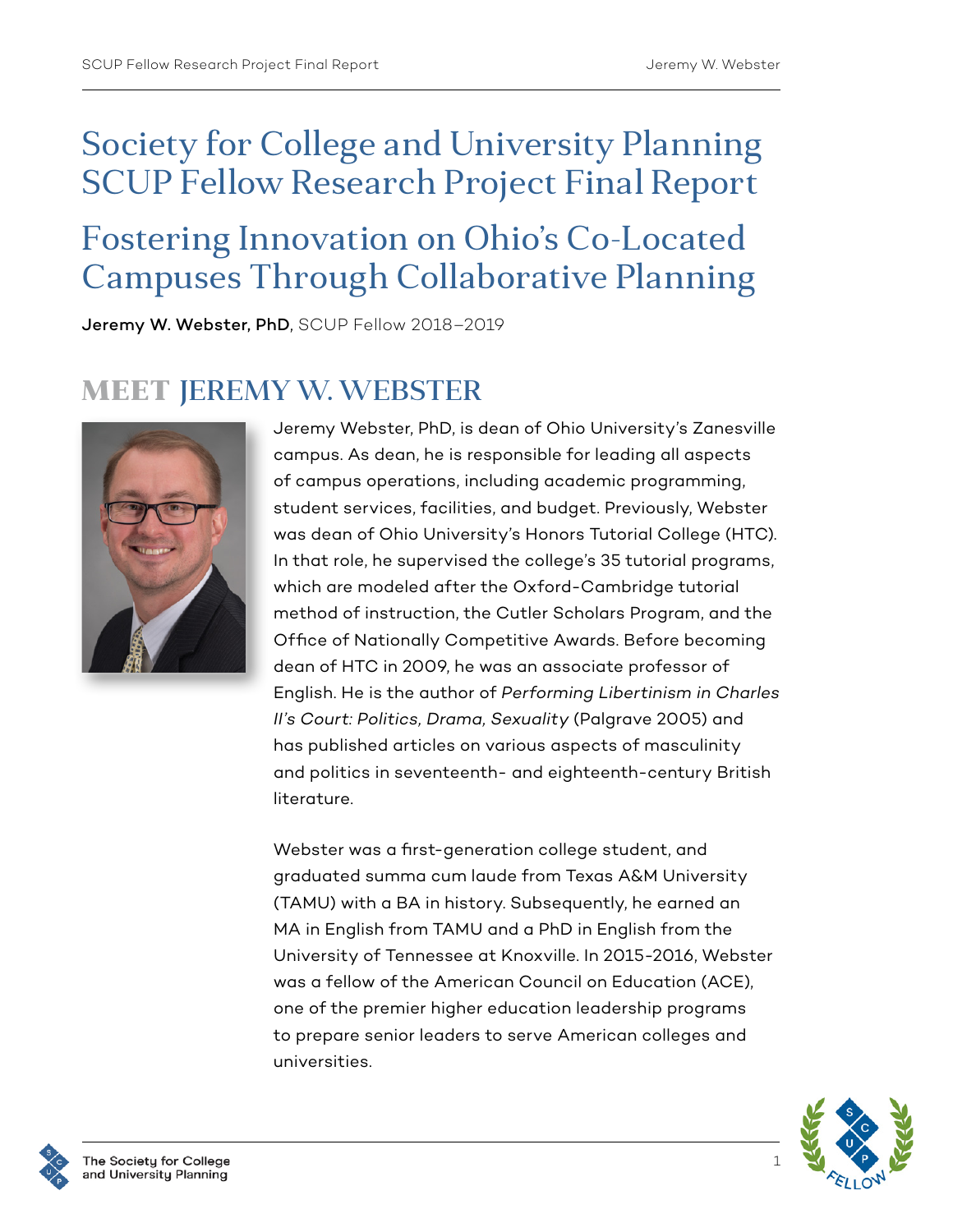### WHAT PROMPTED YOUR CHOICE OF RESEARCH TOPIC?

In May 2016, Ohio's General Assembly charged a task force for creating opportunities for shared governance on co-located campuses. The assignment was to create a model of shared governance for Ohio's seven co-located campuses, ones on which a community college and a regional branch of a four-year university are located on the same campus or adjoining campuses.

The task force recommended that co-located institutions:

- 1. Share services in order to reduce costs for students.
- 2. Create formal agreements concerning those shared services and review them periodically.
- 3. Submit an annual report to the state detailing how their shared services are saving money for students and their families.
- 4. Collaborate on a joint campus master plan.
- 5. Share a trustee or advisory board member between the institutions to promote shared governance.

When I became campus dean of Ohio University's Zanesville (OUZ) campus in June 2017, I assumed responsibility for enacting those recommendations at my campus. I worked in collaboration with Dr. Chad Brown, president of Zane State College (ZSC). OUZ and ZSC had previously adopted a memorandum of understanding concerning a range of shared services and cost sharing, including a bookstore, library, maintenance, facilities, utilities, security, and counseling services. We have a strong culture of cooperation and coexistence, and Dr. Brown and I quickly proved the accuracy of the report's assertion that "Collaboration, effectiveness, and efficiency is deeply influenced by the relationships with presidents and deans who lead co-located institutions" (8).

In 2017-18, OUZ and ZSC attempted their first academic collaboration, a joint program centered around *The Undergraduate Experience: Focusing on What Matters Most*, authored by Peter Felten, John N. Gardner, Charles C. Schroeder, Leo M. Lambert, and Betsy O. Barefoot. Mr. Gardner spent half of the day at ZSC and half the day at OUZ. In the evening, a joint program on how Ohio's dual enrollment



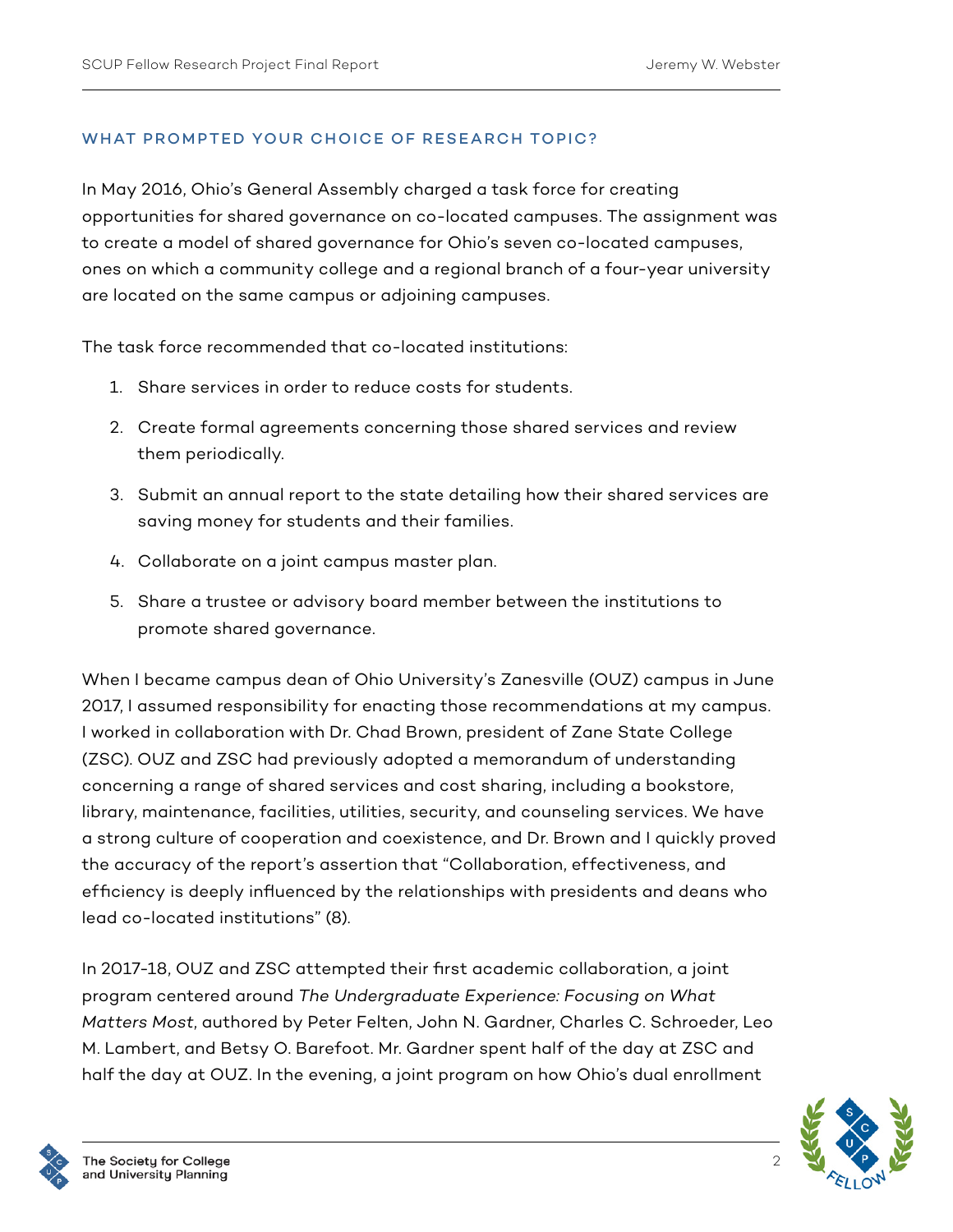program, called College Credit Plus, was affecting what we traditionally call the first-year experience was presented. The concept was how the first-year experience would change when the "first year" was spread across multiple years. Despite our collaborative intentions, the event did not bring faculty and staff from the two institutions together, physically or culturally. Instead, it foregrounded deep divisions and antagonism.

In reflecting on the event, I recognized that inadequate planning, existing institutional cultures of self-interest and self-preservation, and the general lack of motivation among faculty and staff to collaborate may have led to its failure. I concluded that we needed a stronger framework for collaborative planning and a way to overcome inter-institutional competition if co-located institutions wanted to collaborate successfully.

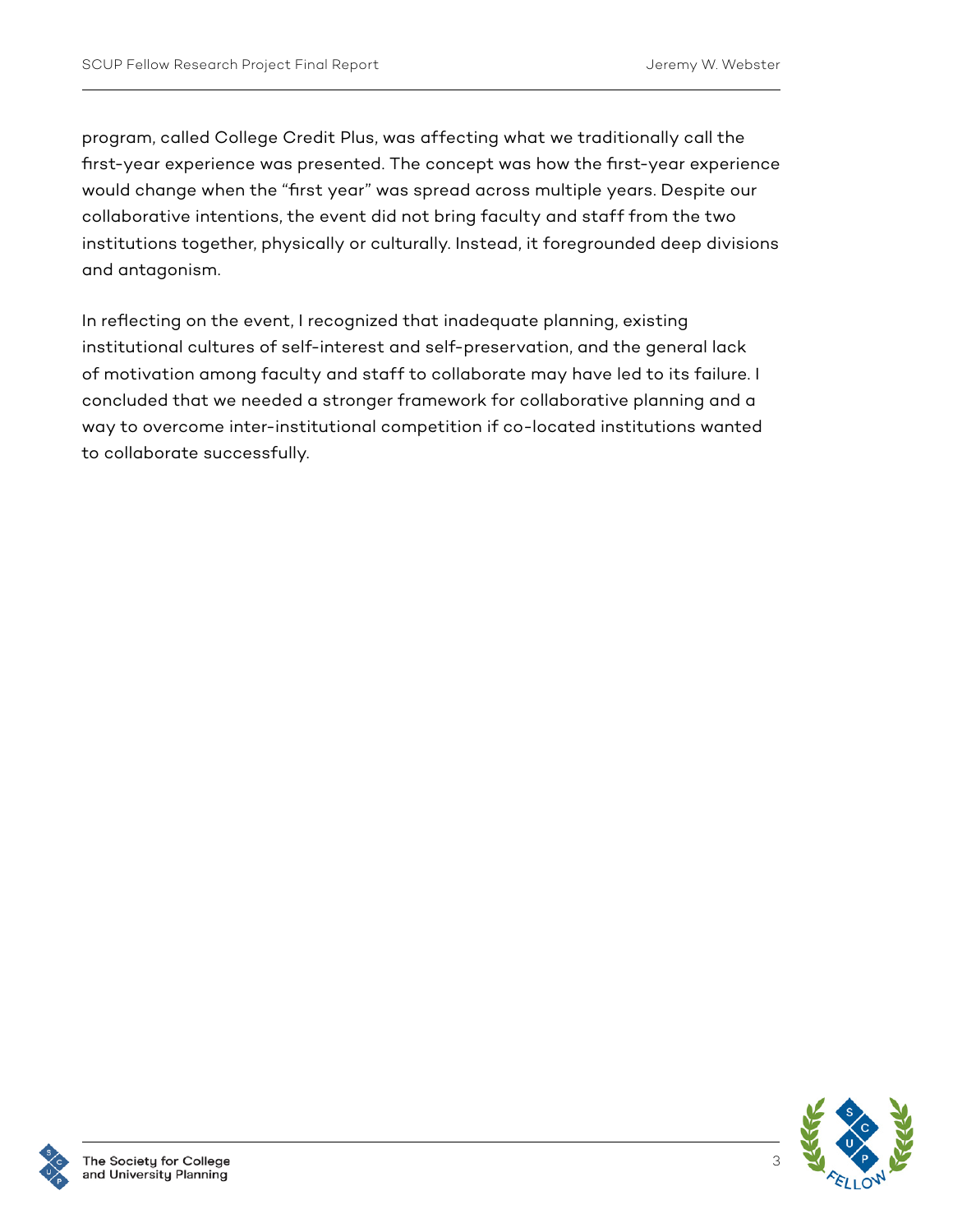## THE PROJECT

My project focused on whether co-located institutions, specifically, and competing institutions of higher education, more generally, could use "collaborative planning." It is a conceptual framework from urban planning that emphasizes "partnership, stakeholder involvement, collaboration, and consensus-oriented decision-making" as core principles of planning (Vandenbussche, Edelenbos, and Eshuis 2017). It is an effective tool for transcending competition, negotiating disagreements, and achieving increased institutional collaboration and innovation.

### HOW DID YOU APPROACH AND CARRY OUT YOUR RESEARCH PROJECT?

My first step was to investigate what other co-located campuses have achieved in response to the task force's recommendations. I contacted the deans at each of those co-locations to request copies of their campuses' shared services agreements. I received and reviewed agreements from the following institutions (in addition to the one between Ohio University Zanesville and Zane State College):

- Central Ohio Technical College and Ohio State University Newark
- North Central State College and Ohio State University Mansfield
- Rhodes State College and Ohio State University Lima
- Stark State College and Kent State Stark

Other institutions either did not have such agreements or did not forward them to me. The second step in that phase of my research was to visit two campuses that had the most detailed shared services agreements: Newark and Mansfield. During those visits I interviewed the campus leadership about their efforts to implement the task force's recommendations. In each case, those campuses had adopted all or nearly all of the recommendations.

Those documents and campus visits, however, suggested that I needed to define "collaboration" more specifically. I began to make a distinction between the task force's recommendations, which, I argue, have led to *operational* collaboration on co-located campuses, and what I came to call *innovative* collaboration.

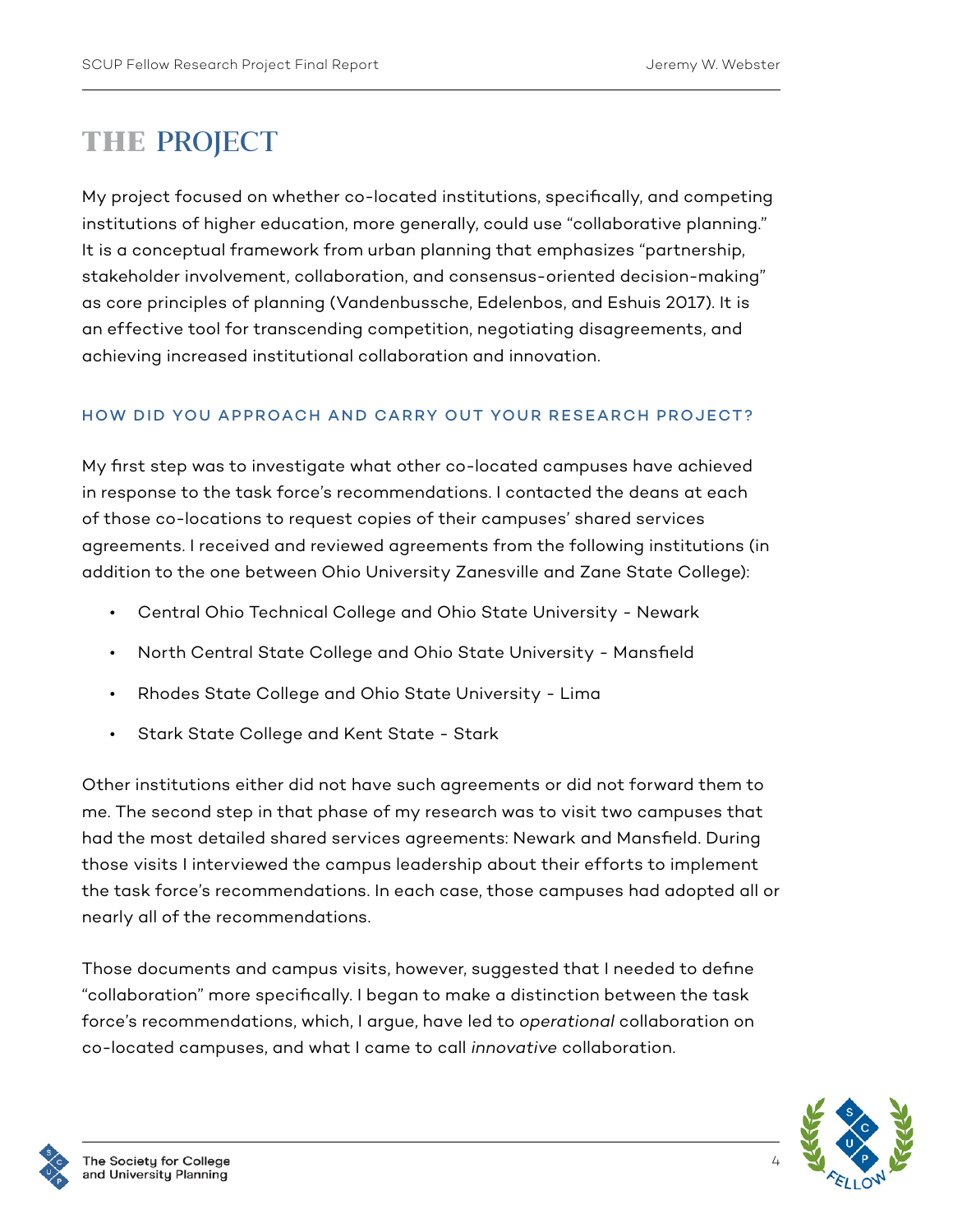I defined operational collaboration as a focus on campus operations, shared services, cost efficiencies through a division of expenses, and sharing physical space. In contrast, my project sought to understand how to foster innovative collaboration on co-located campuses, which I defined as a focus on creating new partnerships, designing new programs, generating new revenue through the sharing of financial resources, and sharing intellectual and cultural capital. In sum, innovative collaboration anticipates the future by sharing resources to create new collaborations; operational collaboration divides expenses to maintain the overall status quo. The question became: How do co-located institutions move from operational to innovative collaboration?

### WHAT IS "COLLABORATIVE PLANNING"?

Although coined by Judith Innes in 1995, the concept of "collaborative planning" has been most fully articulated in Patsy Healey's *Collaborative Planning: Shaping Places in Fragmented Societies*. Collaborative planning is a framework in urban planning for dealing with matters of collective concern that arise from the coexistence in shared spaces of cultural communities with very different priorities and perspectives. In Healey's framework, stakeholders are brought together and engaged in a dialogic process that respects their different priorities and perspectives while achieving common planning goals. Collaboration occurs when stakeholders from those cultural communities use dialog to make relational links across cultural barriers, organizational divisions, and power differentials toward building a new shared collaborative cultural community that reframes and restructures ways of proceeding. A key element of that framework is the use of democratic dialog over an extended period of time to build trust among stakeholders, which creates the foundation for collaboration.

The coexistence of communities with different priorities, perspectives, and cultures in shared spaces describes well Ohio's co-located campuses. Our previous failed attempt at collaboration suggested that the Zanesville campus would provide a fruitful test for Healey's framework. During his visits to ZSC and OUZ, Mr. Gardner frequently compared OUZ with ZSC in such areas as student recruitment, retention, and postgraduate placement. Those comparisons were not welcomed by many OUZ faculty and staff.

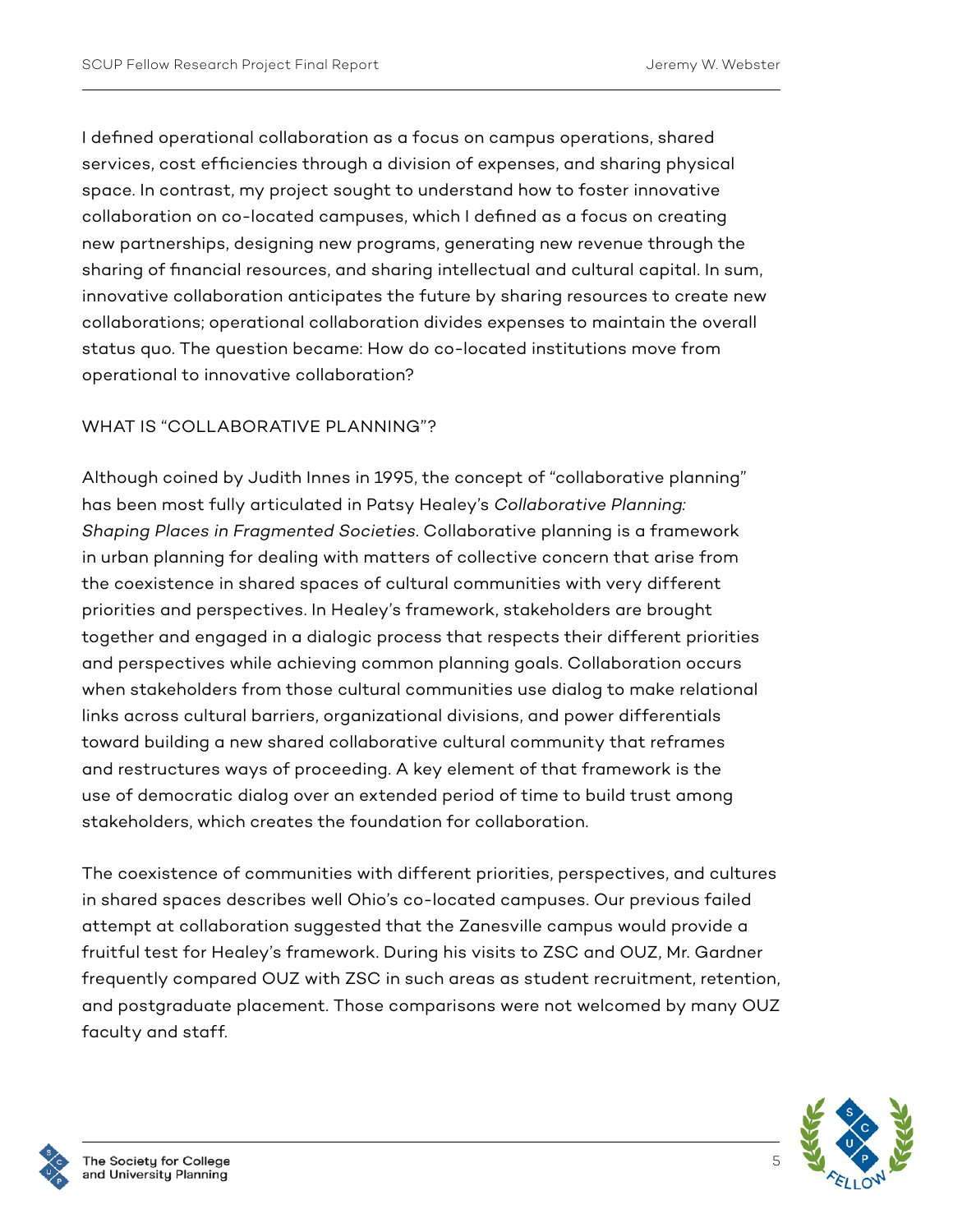For example, when asked via an internal online Qualtrics survey how positively or negatively they viewed the session, twenty OUZ faculty respondents (just less than half of all OUZ faculty) indicated a mixed response: nine indicated a positive response, four indicated that they had neither a positive nor a negative response, and seven had a negative response. (ZSC did not distribute a survey to its faculty.) Some faculty comments on the survey suggested that potential antagonism against ZSC might have significantly affected faculty views of the workshop. Those respondents complained that Mr. Gardner "kept repeating that Zane State had it better," that "he had a preference for Zane State," and that he was more positive toward Zane State "than I was expecting." Some faculty were offended that Gardner "plac[ed] us in a position lower than Zane State in almost every way," which they found "counterproductive and insulting." As one colleague concluded, "I think [some faculty] would have rather not had a shared experience with ZSC. I think it was a 'big idea' that we were not ready for yet."

Like the aforementioned respondent, I concluded that academic collaboration was likely too big of an idea for the institutions' faculty and staff to embrace at that point. In particular, the OUZ survey responses suggested that institutional competition between OUZ and ZSC had potentially created a general sense of antagonism, a hostility to collaboration, among members of each institution. That sense of antagonism, while not necessarily felt by all faculty and staff, was nevertheless pervasive enough that it should be overcome before the institutions are ready to collaborate on any future "big ideas." One source of antagonism between those institutions was the fact that, contrary to the state's intent, co-location does not eliminate competition between institutions; in fact, it may compound it, because co-located institutions routinely compete for state resources, graduating high school students, and adult learners interested in returning to college. They also compete for status within their communities, as well as for community support in the form of private donations, foundation grants, volunteers, and experiential learning opportunities. As each institution's financial resources have declined over the past decade, the sense of co-located institutions as competitors—at least on the Zanesville campus—stands as a significant barrier to more innovative academic collaboration.

The idea that competition among groups of people leads to mutual antagonism is not new. As early as the late 1940s and early 1950s, Muzafer Sherif and his research team conducted a series of experiments at a boys' summer camp to study intergroup dynamics; the most famous of those studies is known as the Robbers



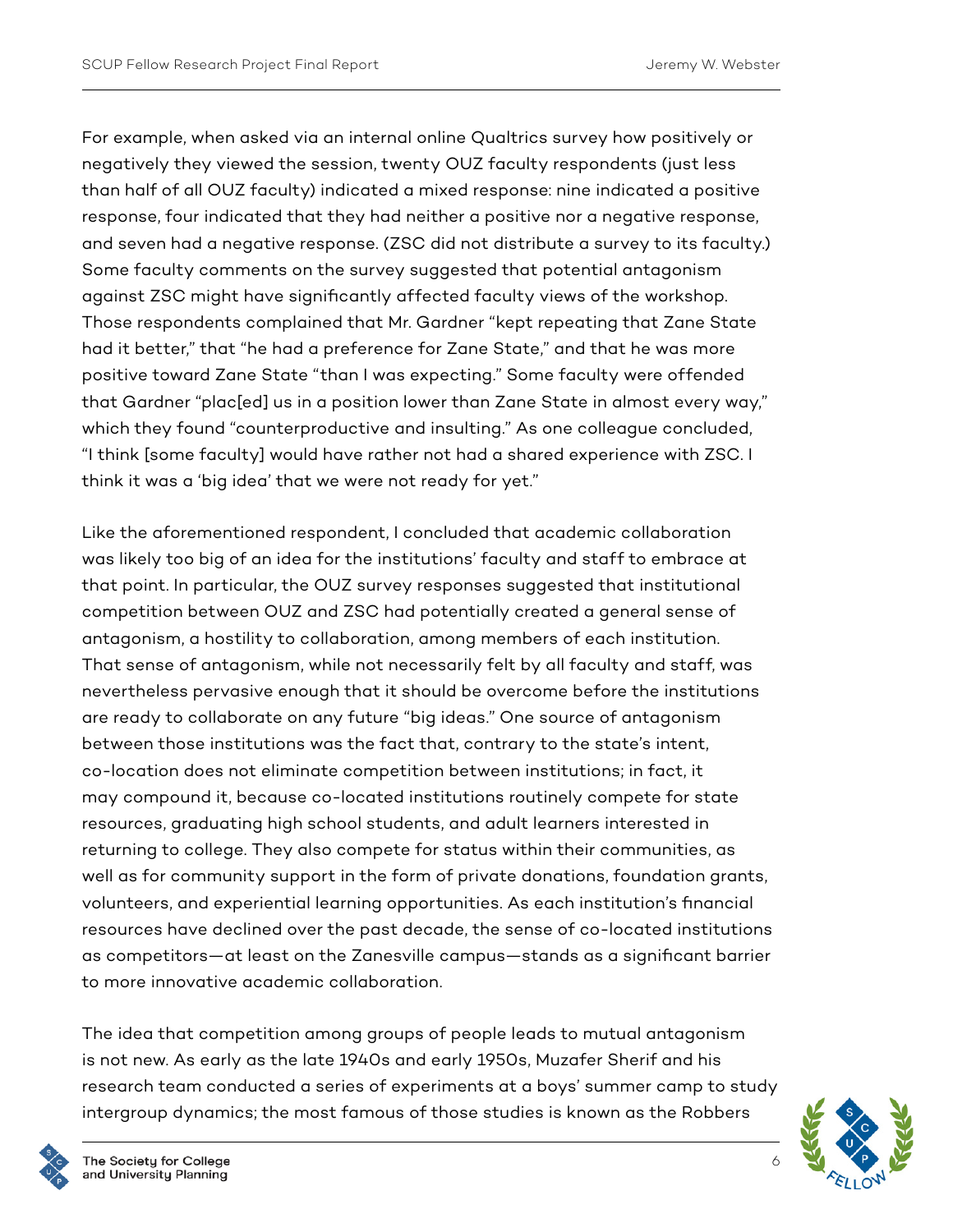Cave Experiment (Schofield 2010). The outcome of that research is a body of work known as Realistic Group Conflict Theory (RGCT), which argues that, when groups compete for limited resources, the competition leads to intergroup stereotyping, antagonism, and, in extreme cases, physical conflict (Schofield 2010). According to that theory, competition creates antagonism between groups because one group's success in obtaining scarce resources prevents the other group from acquiring them. RGCT also suggests that cooperation in pursuit of superordinate goals, i.e., mutually desired outcomes that are unobtainable without such cooperation, has the potential over time to reduce conflictual competition and to create positive relations among members of the now cooperating groups (Schofield 2010). That theory suggests that OUZ and ZSC might overcome their mutual antagonism if the institutions are forced to cooperate with one another to solve a problem that neither can solve on its own. We needed to bring all stakeholders together and use sustained dialogue to link our perspectives and interests to transform our separate cultural communities into a new one, and to build innovative programs that benefit everyone.

### COMMUNITY SUMMITS ON THE FUTURE OF WORK AND EDUCATION IN MUSKINGUM COUNTY

The goal for my fellowship project became to use collaborative planning to create a strategic plan for workforce development in Muskingum County during the following 10 years. The objectives would be to foster growth industries in health care and social assistance through new academic partnerships and to lower levels of poverty, increase levels of educational attainment, and promote in-migration for our community. I intend to invite not only Zane State College but also all other stakeholders in our county to help plan our community's economic future. It is a goal that is clearly bigger than any one institution can address, but also one in which all of the county's institutions of higher education have a stake. It is also a goal that, if achieved, would benefit each of our institutions through increased revenue. My hypothesis was that, by working together through a collaborative planning process, we could forge a new, inter-institutional community poised to lead our county into a prosperous economic future.

To that end, I began a conversation with the presidents of Zane State College and Muskingum University, a private liberal arts college also housed in our county. I also invited the president of the Zanesville-Muskingum County Chamber of Commerce

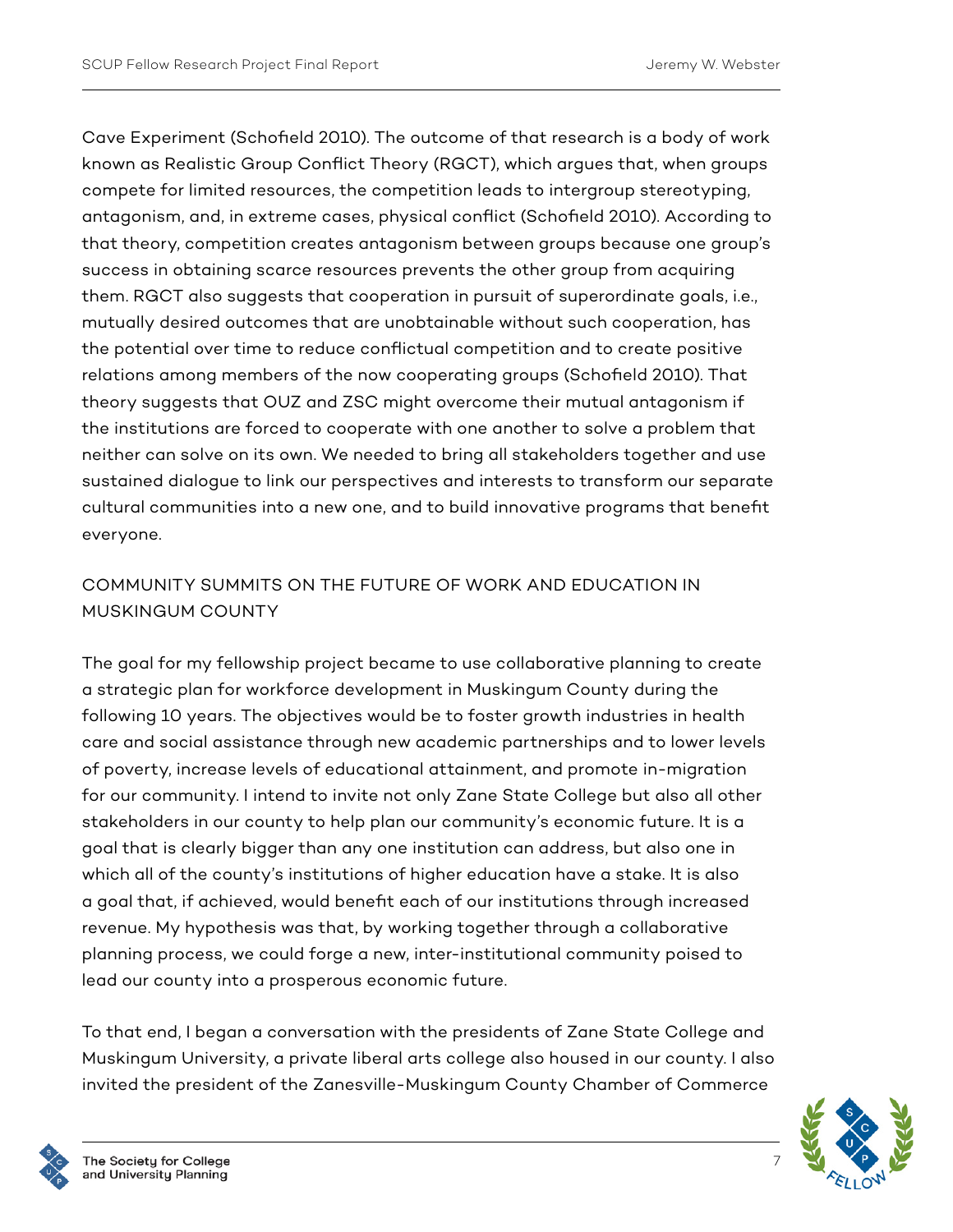to collaborate on the project. We quickly decided to hold four community summits between September 2019 and April 2020. Each summit was to be organized around a keynote address by an outside party and would offer attendees breakfast and/ or lunch. We also agreed that each session would include substantial time for conversation among the participants, and that we would report out questions and  
comments, using them to plan the next session in the series.



Finally, we identified a list of essential stakeholders to invite to the summits. In addition to the chamber and our own institutions, we agreed that participation by the following groups was crucial to our success:

- Muskingum County school districts
- Zanesville-Muskingum County Port Authority
- Appalachian Partnership for Economic Growth
- Appalachian P-20 Council
- Our state representative and senator
- Zanesville municipal government representatives
- Muskingum County commissioners
- Local business and industry leaders

The dates for the four summits were set: September 27, 2019; November 8, 2019; February 21, 2020; and April 17, 2020.



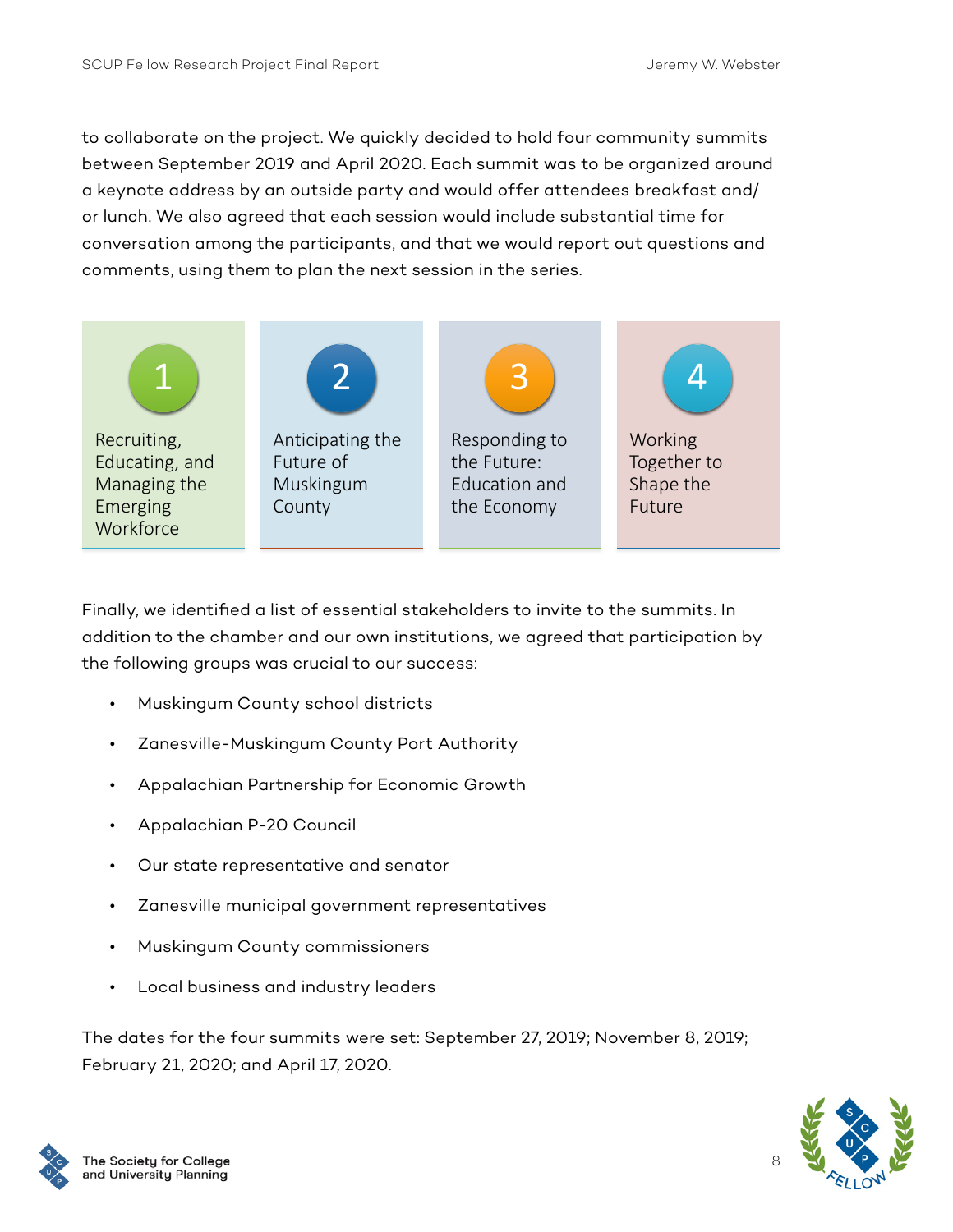### ASSESSING COLLABORATIVE PLANNING

The final step in my fellowship project was to design a method of assessing the success of the community summits. After reviewing assessment literature in the field of collaborative planning, I adapted Annika Agger and Karl Löfgren's work on democratic assessment. In their assessment framework, planning is assessed not based on policy outcomes but by its level of collaboration. Agger and Löfgren proposed five areas of assessment for collaborative-planning processes. First, the level of access, inclusion, and participation in the planning process is assessed. While that includes the number of people who attend the events, it also emphasizes assessing participants' sense that their input was welcomed and helped to shape the conversation. The second area of assessment is the quality of public deliberation. In that category, the assessment evaluates the participants' ability to engage in widespread, public dialogue. Third, the assessment documents the level of democratic adaptiveness at each event: To what extent does participants' involvement change the direction of conversation (as opposed to following a strict, unchanging agenda)? The fourth assessment gauges the participants' sense that the lead organizers of the planning events are accountable for addressing their input. Finally, collaborative planning is assessed based on whether it develops new democratic identities among participants. Each of our community summits will end/ ended with an assessment instrument with questions drawn from those categories. For the purposes of the project, it is more important to assess those elements than to evaluate the products of the collaboration—although those outcomes will also be assessed at a time in the future.

### WHAT SPECIFICALLY DID YOU LEARN FROM YOUR RESEARCH THAT OTHER PLANNERS SHOULD KNOW, AND WILL BENEFIT THEM IN THEIR WORK?

In coming from a non-planning background, perhaps the most important lesson I learned over the course of the project is that adequate planning takes time, broad and meaningful stakeholder participation, and frequent communication. Indeed, the early planning meetings for our community summits ended up multiplying by four the number of events (and the number of months) we needed in order to achieve our goals.



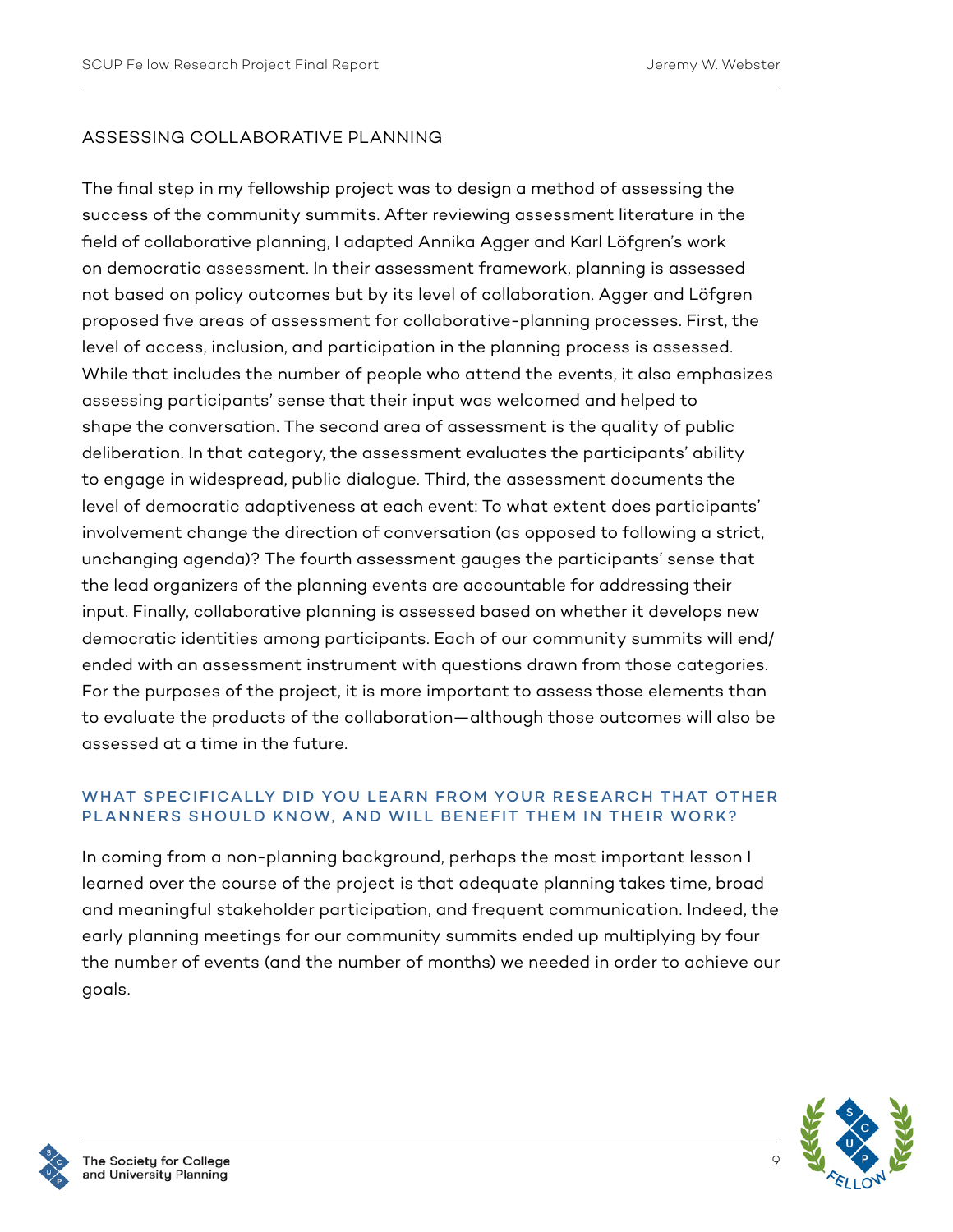If planning is to be truly collaborative, it requires fewer boundaries—not only on time but also on who can participate, how they participate, and how much dialogue (in multiple directions) needs to occur.

I also learned that the culture of self-interest and self-preservation fostered in a climate of competition has to be addressed head-on. The first step in bringing OUZ, ZSC, and Muskingum University together to plan the events was to acknowledge that, yes, we are competitors—but that we also can't solve our county's problems individually.

Finally, I learned that innovative collaboration is unlikely to be mandated by the state, which, at least in Ohio, is focused more intensely on efficiency and cost savings rather than on investment and revenue generation. Over the course of the project, I came to see that looking backward to solve the problems of the past is relatively easy compared to the difficult work of imagining collaborative solutions for the future.

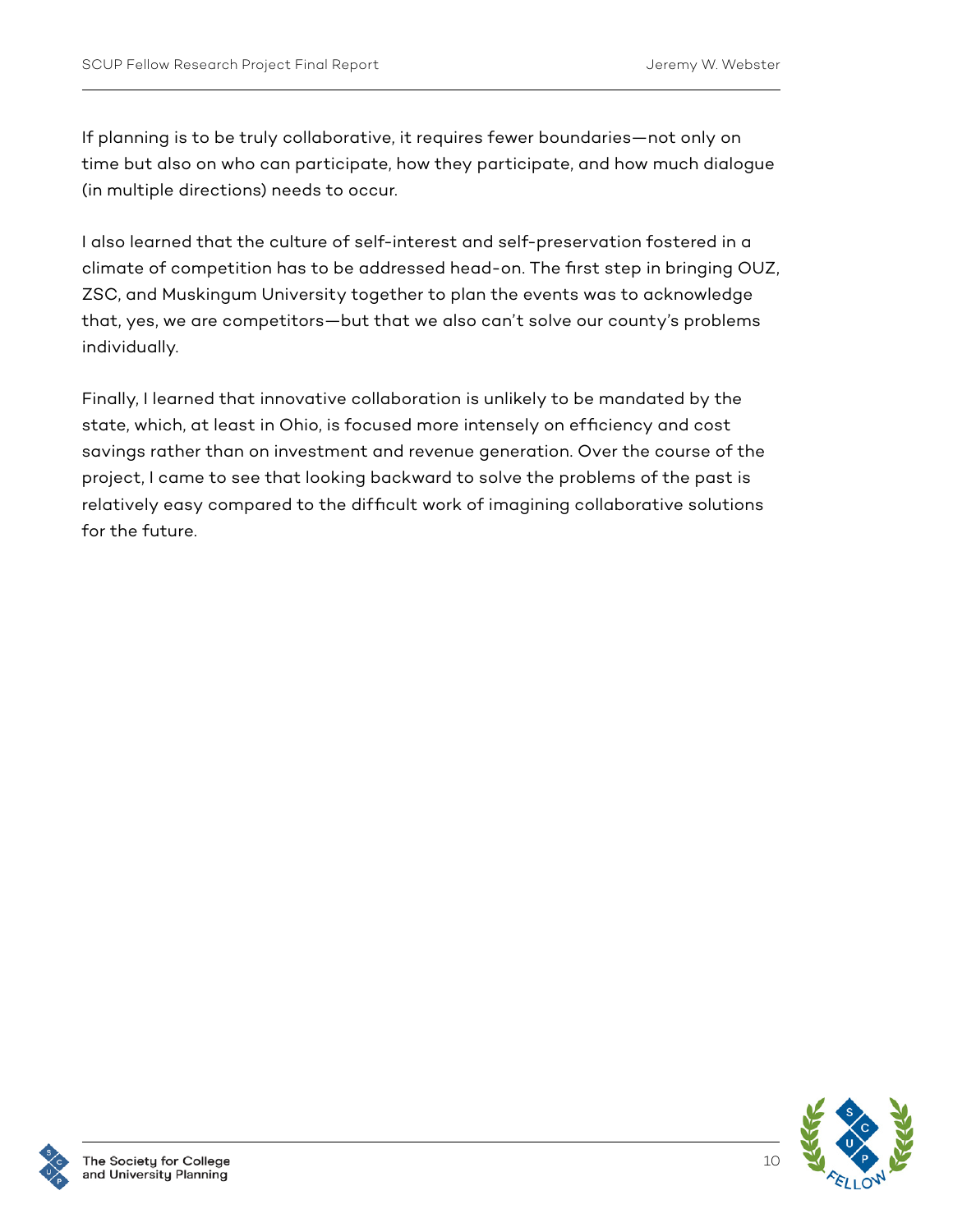## LAST WORDS

### HOW DID YOUR SCUP COACHES SUPPORT YOU IN YOUR PROJECT?

Linda Baer (senior fellow at Civitas Learning) and David Cox (professor emeritus of Public Administration, University of Memphis) were exemplary mentors throughout the project. Linda and David met with me once a month for an hour-long phone call throughout the 2018-2019 academic year. We alternated meetings of all three of us with one-on-one meetings. Linda often took on the role of advising me on the theoretical aspects of my project, while David generally advised me on the praxis of partnering with community organizations, nonprofits, and businesses. It was also helpful that each of my mentors frequently reflected back to me what they had heard me say when defining key terms, identifying next steps, and engaging in fundamental ideas. Perhaps their biggest support was to push me to think bigger, to run with an idea until it couldn't be developed further, and to include more partners in my project than I had originally intended to include. The ambitiousness of the community summits is a direct result of their cheerleading, support, and encouragement.

### HOW DID THE SCUP FELLOWS EXPERIENCE IMPACT YOU PERSONALLY?

As a result of the fellowship, I developed an extensive knowledge of Ohio's system of co-located campuses. When my university needed an interim dean at one of our other regional campuses (that is also considered co-located by the state), I became the natural choice to serve in that temporary role. As a result, I am now dean of one campus and interim dean of another about an hour away. Although I will not have the length of time at the second campus necessary to initiate the level of collaboration we are working to achieve in Muskingum County, I am working to help my colleagues at that campus to better understand the path toward a more collaborative relationship with the co-located technical college. My increased understanding of collaborative planning is enriching my professional work across the board, and I hope that results in a positive future for my local community.